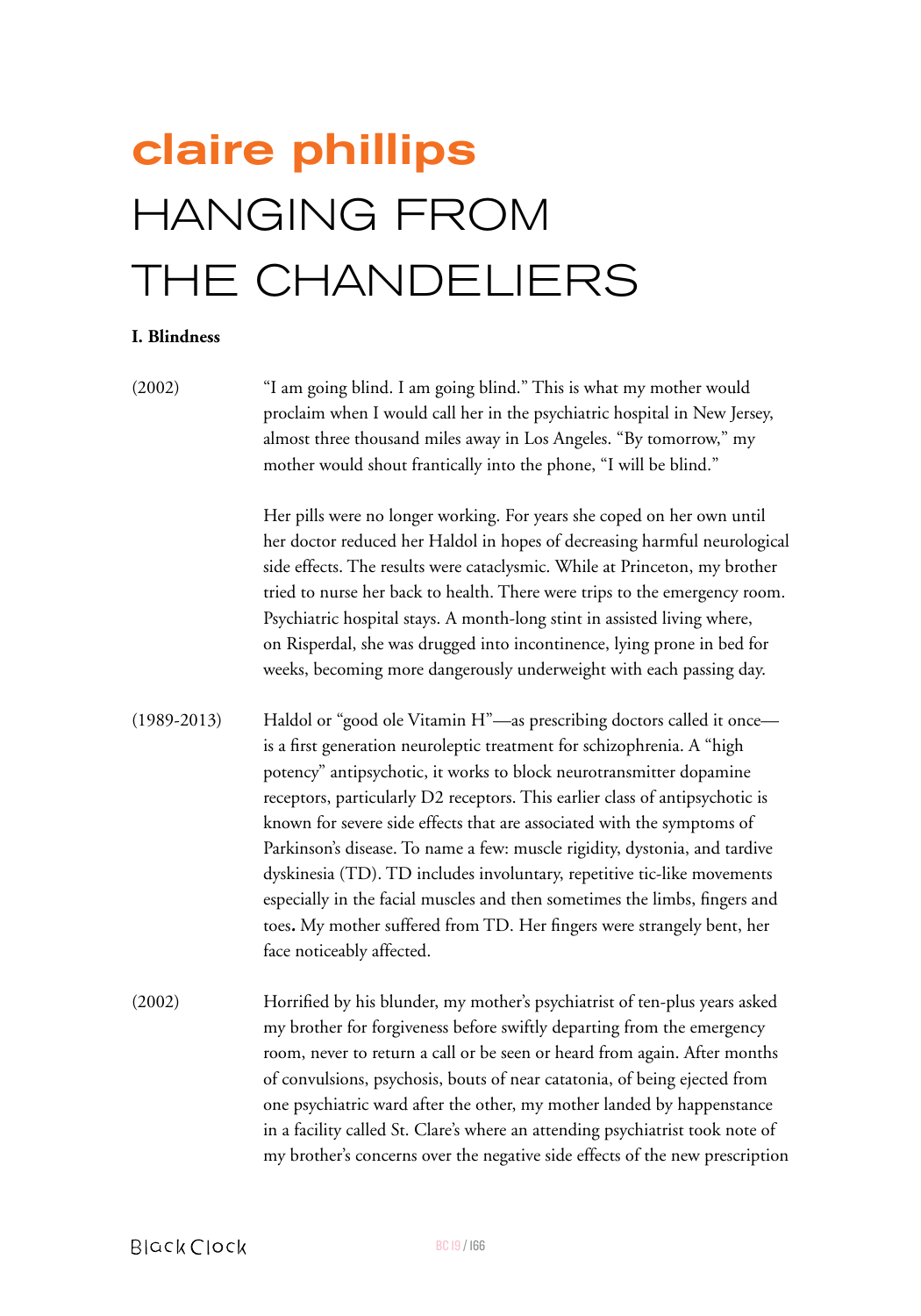of Risperdal. The incontinence. The shuffling. Determined to find something that would work, my brother researched the latest antipsychotic drugs. The one that looked most promising was called Seroquel. After much insistence on the part of my brother, my mother was prescribed a new cocktail of drugs that worked. My mother liked her new doctor. He seemed bright and she opened up. For the first time in her psychiatric history, when asked if she heard voices, she admitted in the affirmative.

- (1998) A new generation of antipsychotics was introduced. These new drugs– dubbed *atypical* antipsychotics and known to quell schizophrenia (hallucinations, delusions) by blocking receptors in the brain's dopamine pathways–were deemed less likely to induce the same severity of motorcontrol side effects.
- (2002-2011) On a cocktail of Seroquel, Haldol and Zoloft my mother was no longer anhedonic. For the first time that I could recall, she took pleasure in activities unrelated to studying law or performing a job. "Have you ever listened to Elton John?" she asked me, excited about her new find. "He's terrific." A whole new dimension of life opened up. She had great admiration for Luciano Pavarotti, and collected all of his performances on videotape. She became a devoted tennis enthusiast, setting her alarm for five in the morning to watch coverage of international championship events. It was as if she awoke from a long, incomprehensible sleep.
- (1990-1994) Before my mother's phoenix-like recovery, I would visit her in a nondescript one-bedroom apartment in New Providence, New Jersey, a depressing place she referred to as "the hovel." In her kitchen cabinets I once discovered a stack of small white plates, each streaked a reddishbrown with the dried blood of steak: "Mom," I remarked, "you need to wash your dishes before putting them away." "Why?" she replied with a devilish laugh. "They're just going to get dirty anyway."
- (1984-1990) I didn't learn that my mother officially suffered from a "mental illness" until I was eighteen and enrolled at San Francisco State University where I studied philosophy and poetry. At the time I was told she was diagnosed with paranoid manic depression; this seemed explanation enough. Then when I was twenty-four and living in Silver Lake in a studio apartment and working at the *LA Weekly*, I learned that her diagnosis was not one of manic depression but schizophrenia.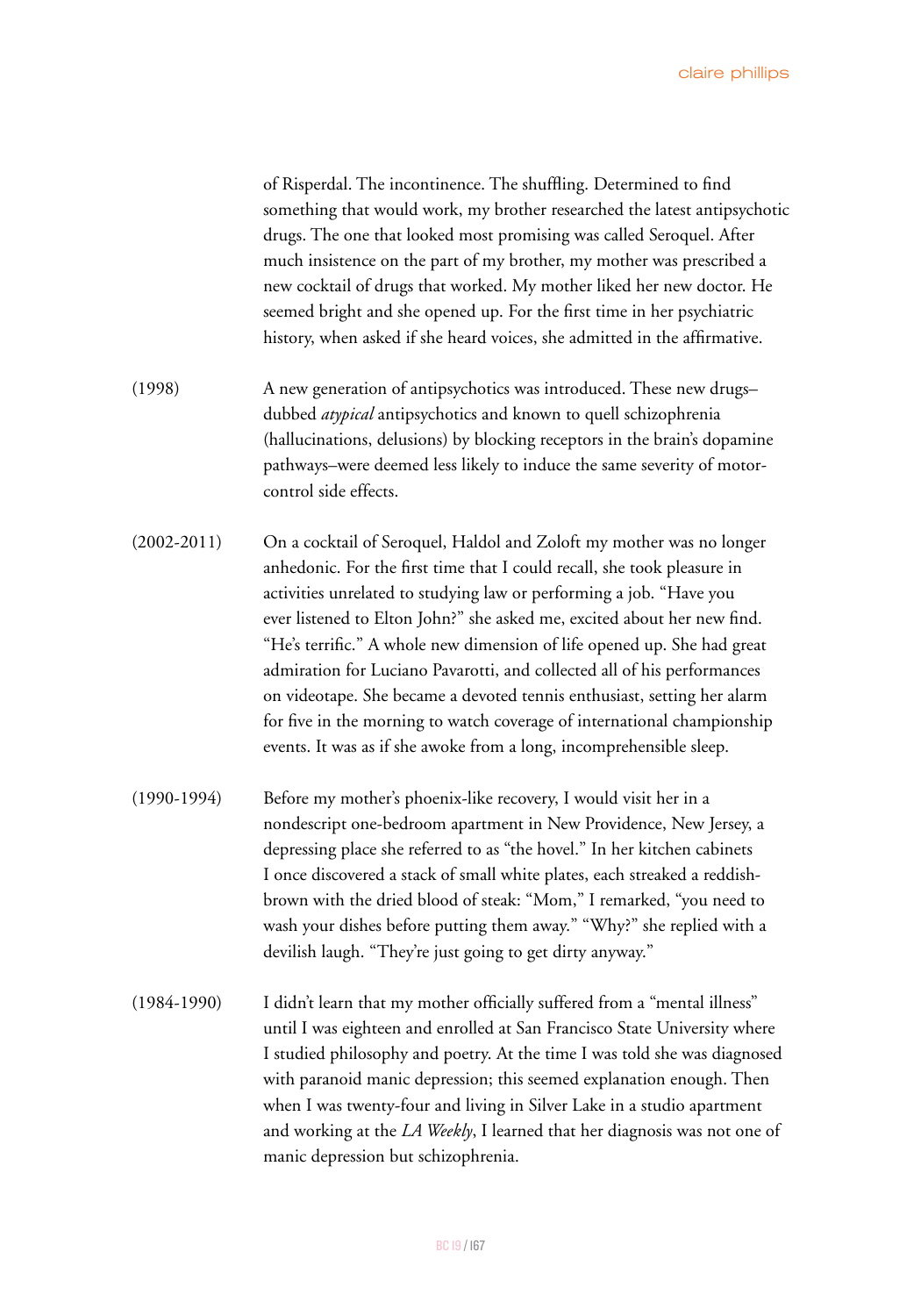- (1990, 1973) Learning of her true diagnosis, I became angry (though this was nothing new) and spent time in the Los Angeles Central Library looking up the disease. On the shelves I found ten books on the subject, maybe more. First I tried reading scientific books on the topic, grew impatient and bored, then turned to more narrative-based works. I read R.D. Laing and became confused. Apparently my mother's psychosis was an outgrowth of poor parenting and societal pressure; after all hadn't her parents neglected her for their professional interests, sending her to boarding school almost ten thousand miles from home at the age of twelve, two younger siblings in tow? But I didn't understand why *I* wasn't afflicted with schizophrenia—hadn't I also suffered from poor parenting? My father was rarely home, working late into the night at the labs, and on telescopes of distant mountaintops. My mother was often unduly violent and caustic, accusatory. She didn't beat me but would slap me, scratch and say cruel things, often unprovoked; when I was eight she would repeat the same strange hostile remark: "All you have are your eyes and your hair," she would glower. "And without that you have nothing."
- (1990) The book I gleaned most from was titled something like *Everything You Ever Wanted to Know About Schizophrenia But Were Afraid to Ask*. The pocket-sized textbook was pure Eighties, with a videocassette design for a cover. The author, a journalist whose son suffered from schizophrenia, outlined the history of psychoanalysis and the study of schizophrenia, putting the views of R.D. Laing into historical context. Patiently she distilled contemporary opinions—of those in the fields of psychiatry, psychology, biology and even nutrition—on potential cures for the disease, hoping to pool their findings and devise a holistic treatment for schizophrenia.
- (1990, 2013) From my studies in the library I learned that schizophrenia is hereditary and usually skips a generation. At the time I believed I had a thirteen percent chance of developing schizophrenia and that my children would have one chance in three. Today that number is revised. While still the same for first-degree relatives (children), in second-degree relatives (grandchildren) the odds of schizophrenia are five percent.
- (1970-1971) When I was five and six, I thought my mother was a witch. Not in the powerful Sixties feminist sense of the word but in the iconic Hollywood sense, like the Wicked Witch in *The Wizard of Oz*. She was striking. Her hair was dark, dyed black. Her face was pale, chalk white. She didn't look like other mothers. She would not often smile, or if she did it was usually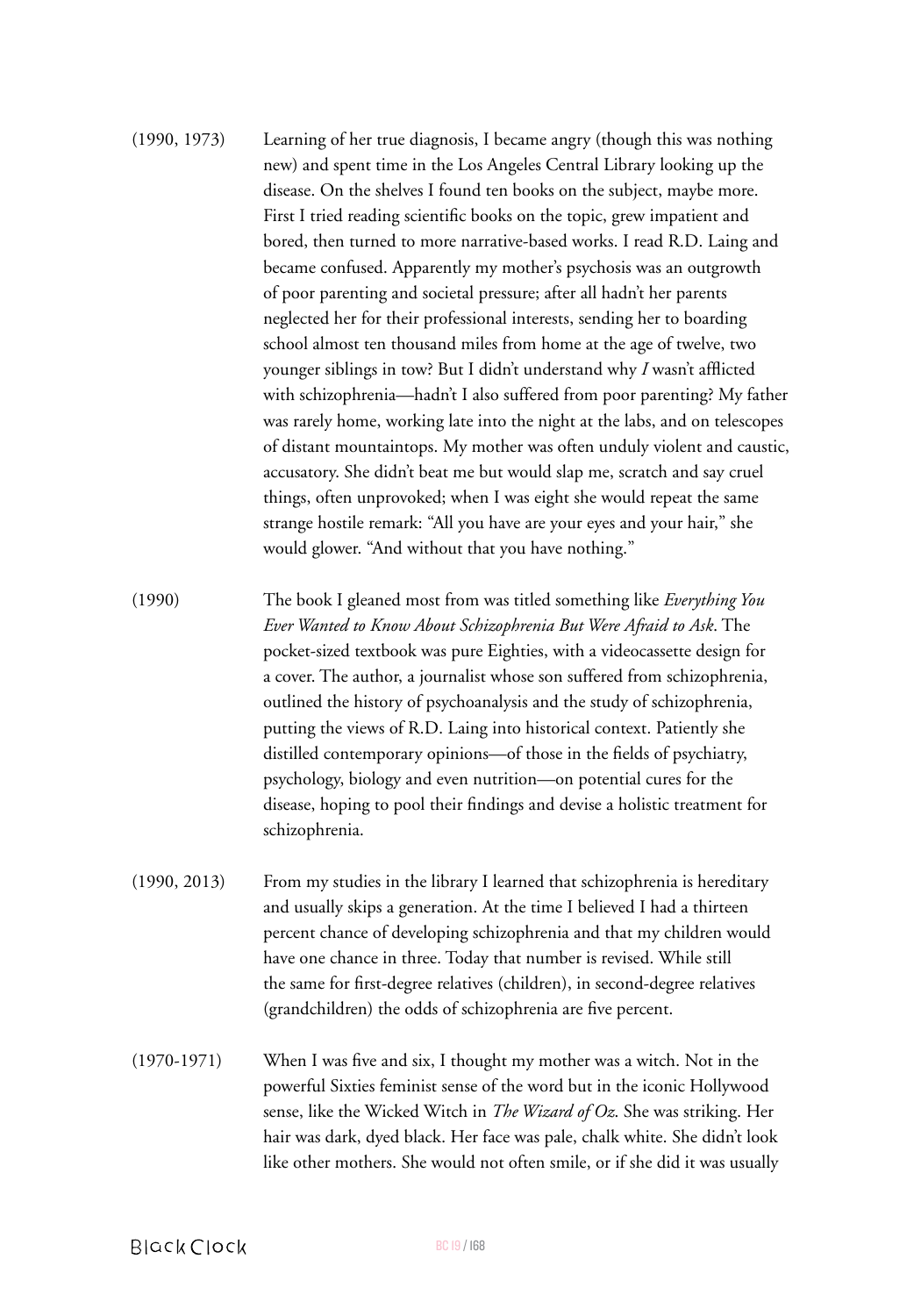in accompaniment with a joke she was in the midst of telling herself, one that her children were barred from accessing. "If you can hear me, Mom," I would try communicating telepathically from my bed at night, "knock on my bedroom door." The knock never came, but I continued to make believe.

- (1959) My mother's first breakdown was at Oxford University. She was twenty years old and studying for her finals. As the story goes, her father—a medical doctor who specialized in subtropical diseases—flew from southern Africa to England to help his daughter. Immediately he determined that the electroshock therapy wasn't working and she was only getting worse. He demanded that it be stopped. My grandfather was a renowned doctor who would write over twenty-nine books. Years later he would be knighted by the Queen and awarded by the Pope for his breakthrough work on the subtropical disease bilharzia. He believed his daughter had been dieting and that this contributed to her break.
- (1957-1959) My mother and father met at university and were already engaged when my mother first became ill. The son of an English public house owner, my father was the first person in his family to attend college and was at Oxford on a scholarship. After my mother's recovery, my grandfather reassured his daughter's twenty-two-year-old fiancé that she would never become sick like this again; at the time my father believed him.
- (1960) The wedding took place in the then-British colonial city of Salisbury, Rhodesia. In the black and white photographs my father looks moviestar handsome in his tailored mid-century suit and fedora. His skin is golden, his jet-black hair gleams and is combed back. His eyes twinkle with a knowing charisma. My mother looks radiant and pure in her white dress with the tight bodice and full skirt. Her brown hair bounces at her shoulders and curls, catching the light. In every way she looks his equal.

#### **II. The Brain and Its Contents**

(1968) "If you knew how it worked, you would die."

When I was three years old, I began to have the following reoccurring dream: I would see an image of the brain, then hear an eerie pronouncement: "If you knew how it worked, you would die."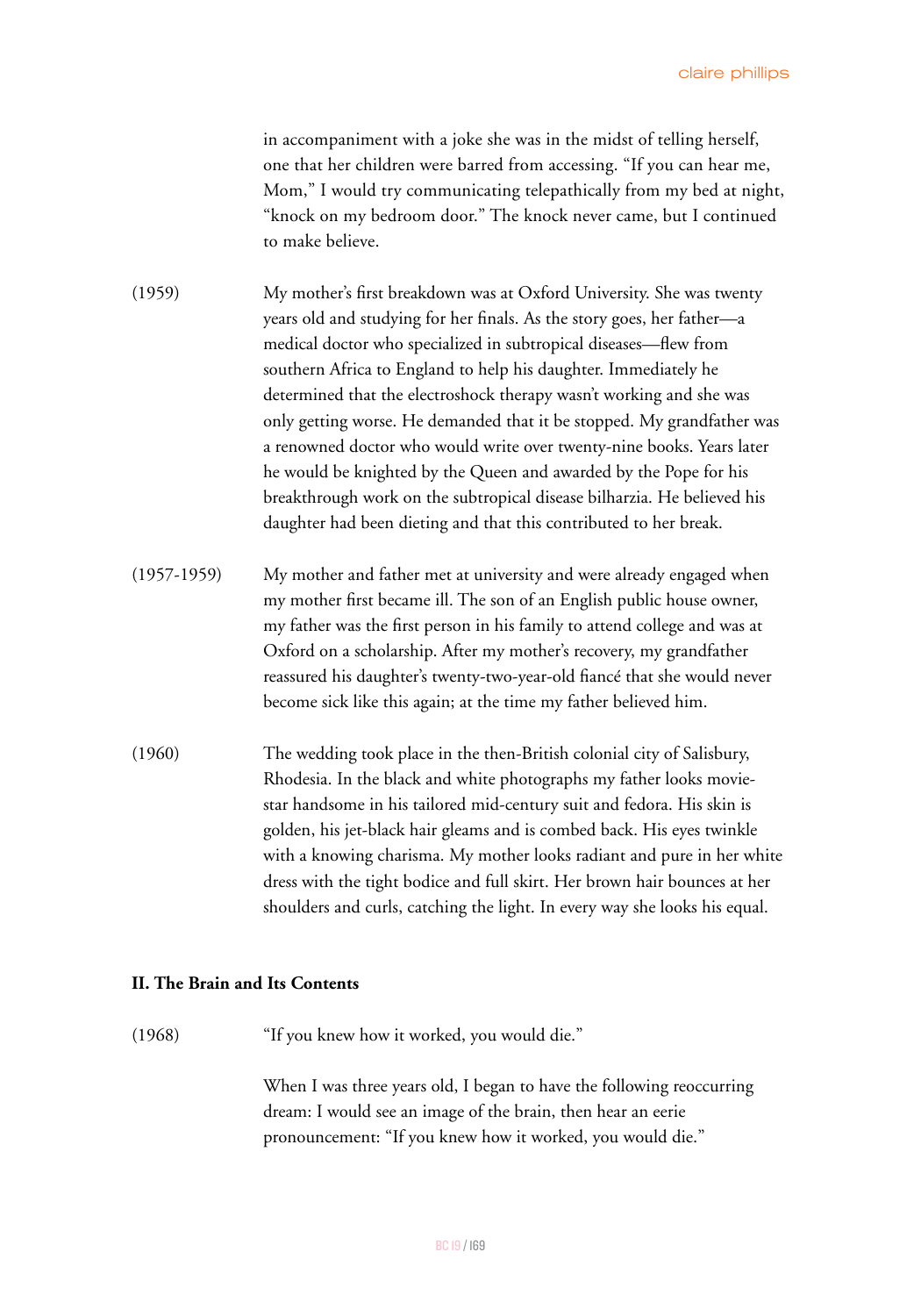- (2007) Reading H. P. Lovecraft's celebrated story of cosmic fear, "The Call of Cthulhu," I encounter the same self-revulsion and dread with its opening lines: "The most merciful thing in the world, I think, is the inability of the human mind to correlate all its contents. We live on a placid island of ignorance in the midst of black seas of infinity, and it was meant that we should not voyage far."
- (1965-2012) The brain figured prominently in my upbringing. My parents were "brainy." They aspired to intellectual achievement of one sort or another. My father was a trained physicist, recruited from England to Bell Labs in Murray Hill, New Jersey, where he worked with Nobel laureate scientists to develop a micron-sized radiation detector to support work being done on the Big Bang theory. The invention of this instrument would help him to build a sub-millimeter radio telescope on the top of Mauna Kea volcano in Hawaii. During the design of this telescope, in an effort to determine the formation of stars among other things, he worked on other telescopes around the globe. A final project with the European Space Agency allowed him to develop a telescope that would be the first of its kind launched into space.
- (1963-1965) My father also developed a neurological degenerative disorder as a result of his early experiments on microwave-excited electron paramagnetic resonance in rare earths. In the late Sixties it wasn't yet understood that prolonged exposure to toxic heavy-metal substances could lead to Parkinson's disease, even death. The onset of my father's illness didn't announce itself until he was in his late fifties.
- (2008-2010) Thus far my father had two deep brain stimulation operations, one for each hemisphere of his brain. A surgical implantation of a "brain pacemaker" is made in select regions of the brain; as a result of these operations my father regained some use of his motor skills, including better use of his hands to again build model trains and airplanes with some facility. The tremors abated as well as some effects of dystonia. No longer was his back a source of great aching pain. Slowness of movement was replaced by a faster gait. Once dopamine-increasing drugs like L-Dopa lose their efficacy, deep brain stimulation is one of the best available alternatives, but not a cure.
- (2008) In advance of the first operation, my father drew for me on a white paper napkin an image of the electrode receiving the electrical pulses produced by the neurostimulator, a device that would be embedded in his chest. The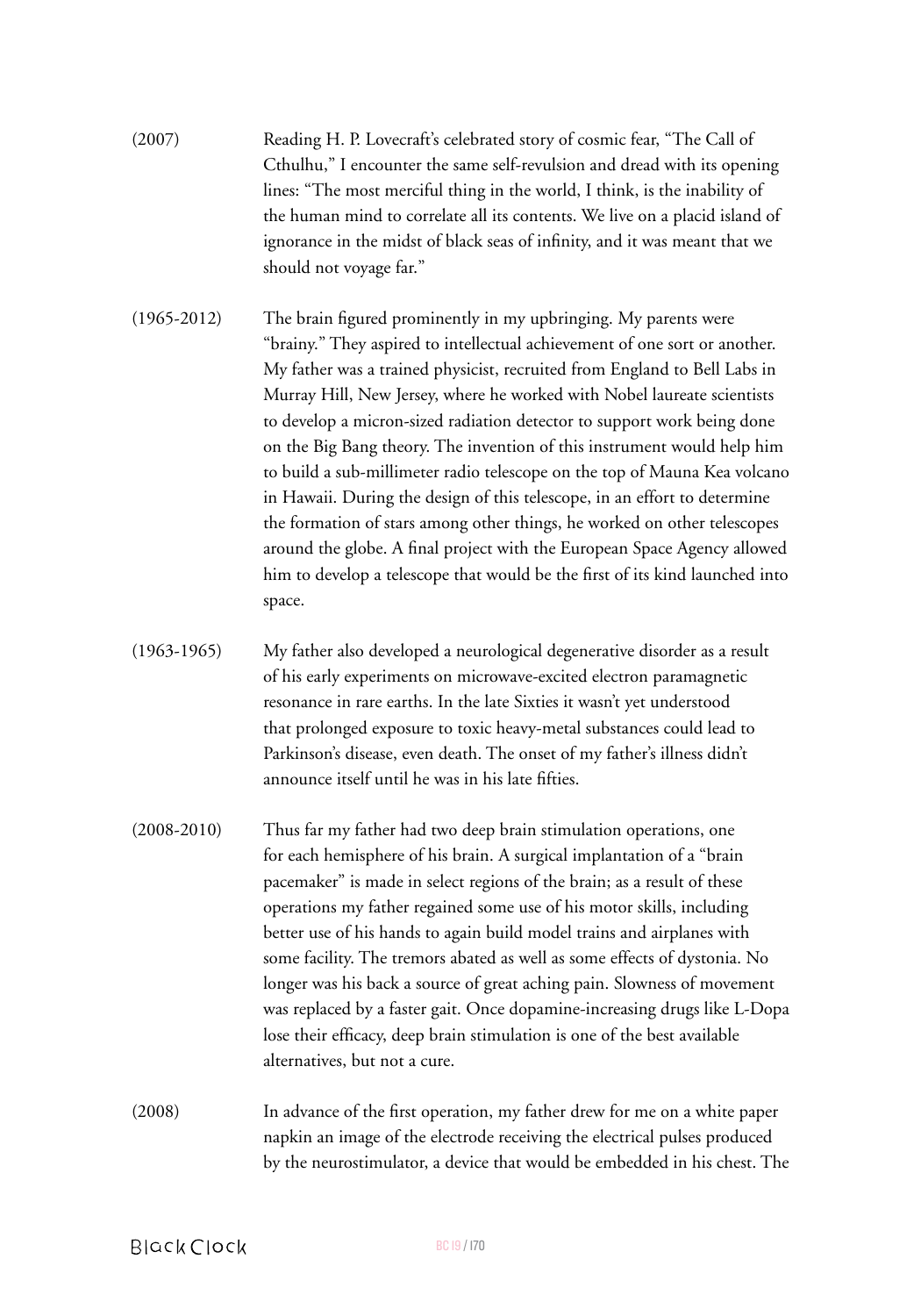projected pulses that he inked on this ephemeral object made no sense to him. He couldn't determine a sensible pattern or precise neurological target for the emissions of this high-frequency device.

- (1998-2000) My father's left hand shook with a visible tremor for a number of years before it occurred to me to ask why. My father's wife explained, "You know how your mother has too much dopamine? Well, with Parkinson's disease your father has too little."
- (1963-2013) Brain science that investigates diseases such as Parkinson's and schizophrenia are often focused on neurological conditions of excitation and inhibition. Schizophrenia is now believed to be an organic disease resulting from a neurodevelopmental disorder that is the result of a combination of both genetic susceptibility and environmental risk factors. Further disturbances in neurotransmitter systems, both GABA (inhibitory) and glutamate (excitatory), are implicated.
- (1990-2000) Past autopsies reveal a number of confirmed abnormalities in the brains of those who suffer from schizophrenia—for example, "ventricular enlargement and decreased cerebral (cortical and hippocampal) volume."
- (2008) Biologist Ronald Chase notes recent MRI imaging has revealed that "the brains of people with schizophrenia show a significantly greater reduction of *gray matter* (the area that includes regions such as muscle control, sensory perception, memory, emotions, speech, decision making, and more) than do the brains of healthy individuals. Moreover, much of the *white matter* (tissue through which the communication between the different areas of gray matter in the nervous system happens) has an abnormal physical appearance in brains of people who have schizophrenia."

Further, the time-lapse movies of UCLA's Laboratory of Neuro Imaging have shown that in schizophrenia, specific damage to the brain occurs in regions of the parietal cortex and the frontal lobe. Our sensory experience—what we hear, see or touch—is regulated by the parietal cortex. The frontal lobe is believed to help us regulate our rash behavior as well as organize the basic activities of our daily lives.

A staggering amount of brain tissue dies. The intensity of this brain death depends upon its onset. The death of brain cells is attributed to "excessive pruning" of synapses.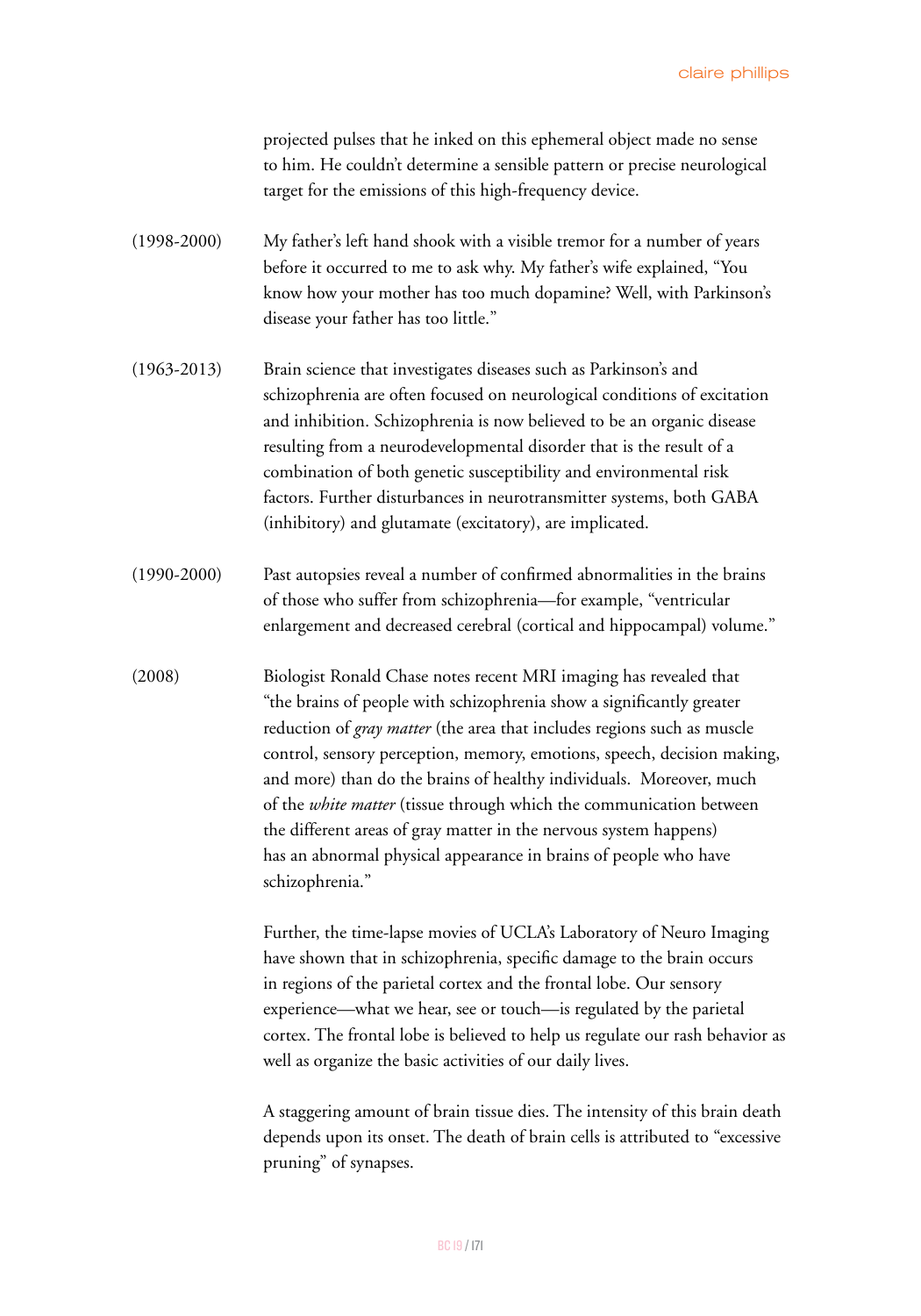Neurologist and leader of the UCLA Laboratory of Neuro Imaging Paul Thompson evaluates this propensity for brain death: "If it comes on in your early teens, up to twenty-five percent of your brain tissue can be lost over a period of about five years. That is very severe…. If you develop schizophrenia later, with your first psychotic episode in your late twenties, brain tissue loss appears to be no more than one percent a year. Because it is a much slower process, the opportunities to intervene with drugs are greater."

In the postmortem brain-examinations of adolescents, a striking reduction in the number of synapses has been found. According to Chase, "this finding is consistent with the decline in gray matter, because synapses are usually located on dendrites, the structures that fill gray matter. The loss of synapses is interpreted as a sign of 'pruning' whereby ineffectual and inappropriate neuronal connections are eliminated during the adolescent years to make room for more useful ones. Synapses play a critical role in information processing, so errors made during pruning have the potential to cause serious problems."

- (1927-1959) When my mother first showed signs of this illness in 1959, neuroscience was in its infancy. Electroshock treatment–the production of seizures by the use of electric current–was the prevailing treatment for schizophrenia. If there was no improvement, confinement to a state hospital was the next step. Before this, the prevailing cures were the insulin coma and the prefrontal leucotomy or lobotomy. Introduced in 1927 and used extensively in the Forties and Fifties, the insulin cure required that patients be repeatedly injected with large doses of hormone insulin in order to produce comas. The lobotomy or prefrontal leucotomy was first introduced in 1936. While there was some success in "calming patients," it fell out of favor after notable abuses in the Fifties.
- (2010) Recent neuroscience takes issue with the hypothesis that excessive pruning of synapses in adolescence is the cause of synaptic loss associated with schizophrenia. The viewpoint that synapses are lost due to excessive pruning is countered by the contemporary work of David Lewis, leading researcher at the University of Pittsburgh's Western Psychiatric Institute and Clinic in Pennsylvania. What some believe to be an excessive pruning of synapses in adolescence may be a problem with the chandelier cells to generate "the organized neural traffic required for building robust connections" resulting in "a brain that can't consistently organize its electrical activity or its thoughts."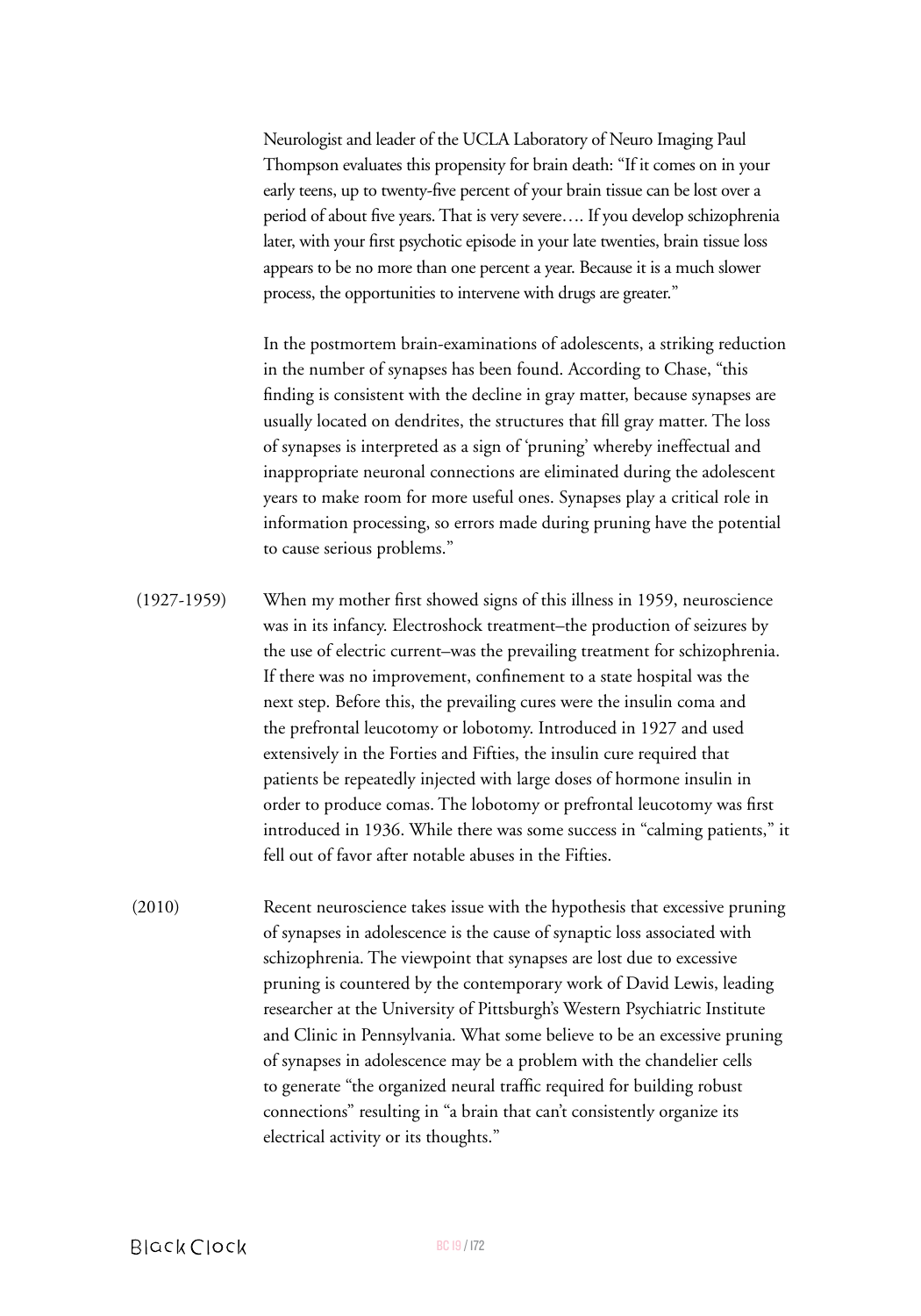(2014) Chandelier cells are defined as "neurons that use their unique shape to act like master circuit breakers in the brain. These cells have branching projections that allow one chandelier cell to block the output of hundreds of other neurons. Defects in their function have been linked to epilepsy and schizophrenia."

> While it has been argued that there can be no silver bullet cure for schizophrenia, I hang my hopes on the ornately branched chandelier cells.

### **III. The Years Between**

(1970-1973) When her children were young, my mother's vanity revolved around maintaining a good figure. She would tell us about visits to the doctor and of the many compliments she would receive. "My doctor says that at twenty-nine, I have the body of a twenty-one-year-old." I was eight and in the third grade when my mother decided to resume her college pursuits and become a practicing barrister. While my father went to work each day at the labs, my mother began to study the British law all hours of the day. She began to disparage the other housewives living in our suburban subdivision, losing all interest in social contact.

> After a twelve-year absence from work, my mother returned to England to take the bar and passed on her first try. Ecstatic, she insisted we immigrate back to England so she could become a criminal barrister. In the midst of Seventies-era experimental work on superconductivity, my father was firmly opposed to this move but, after several months of my mother's continuous demands, relented.

(1973-1976) My father kept his job at Bell Labs and took a second at a university in London. My mother got her start working at a prestigious chambers; in her closet were all the accouterments of the English barrister profession—the horsehair wig, stiff collar and gown. After her provisional training position ended, she was unable to obtain employment at another chambers. The barrister for whom she had worked moved up to become a QC (judge) and wasn't able to obtain for her another position. In two years she saw her future prospects dead-end and grew increasingly agitated and frantic.

> Just as my mother's hopes for a law career in England collapsed, small hairline cracks began to appear in the walls of our newly minted townhouse. Then in a few months the cracks swooped from wall to wall,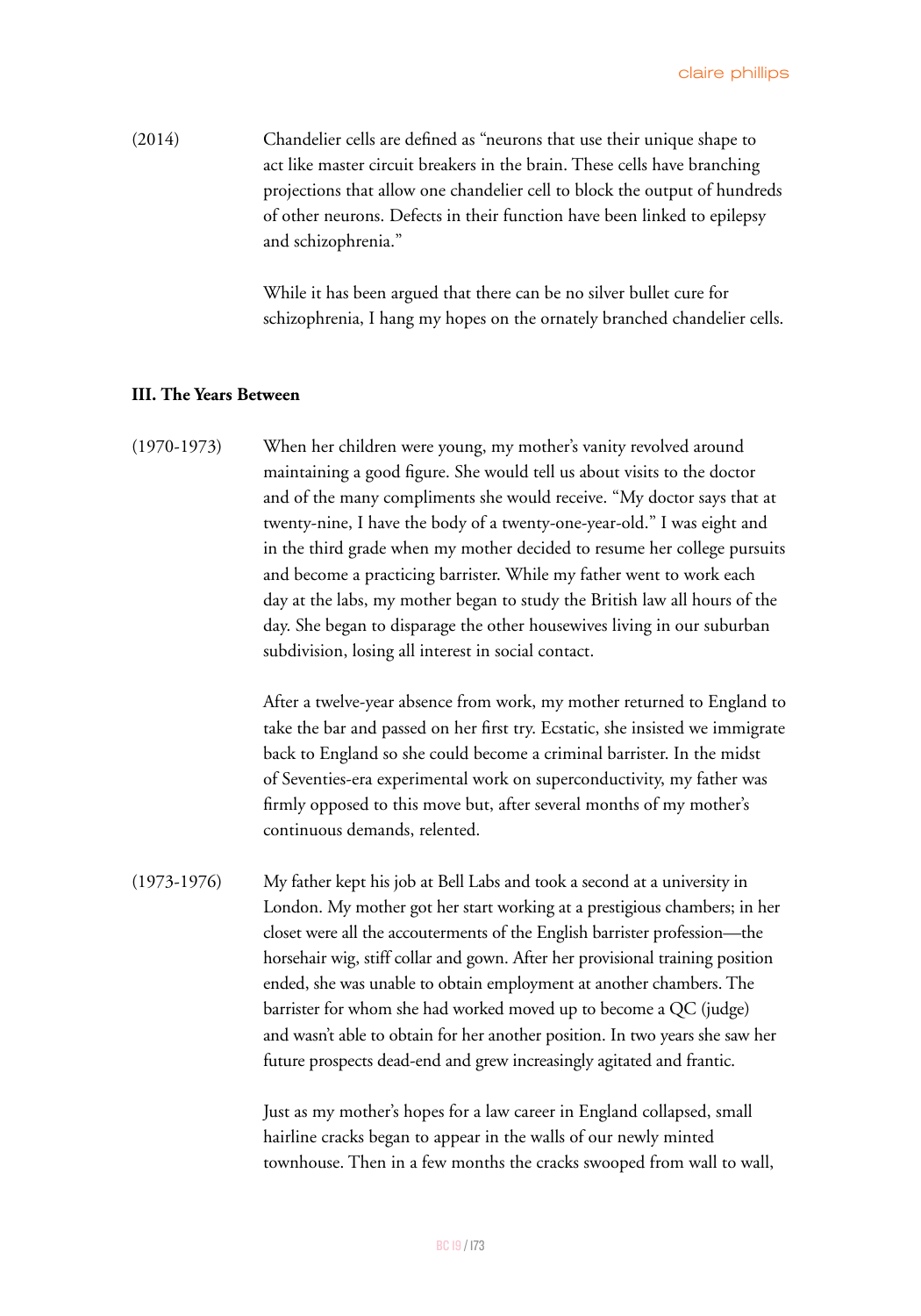thick and branchlike. Soon we learned our house had been built on clay over an underground river, causing the foundation to shift sporadically. My mother was the first of the estate townhouse owners to catch on, and the first to sell the faulty home back to the developers.

(1976-1977) It was the summer of the American Bicentennial when we returned: Gerald Ford was President, *Saturday Night Live* was a new phenomenon, and the two-dollar bill was back in circulation. My mother would not give up on her professional prospects so easily; immediately she resumed her studies, passing the New York Bar, and the New Jersey Bar on her first try.

> My mother went to work as a criminal defense lawyer for legal aid in New York. Again she was unable to retain a paid position for long. Quietly we agonized for her. What made employment so difficult? Was it her inability to socialize? To speak freely without divulging a slew of paranoid thoughts? What set her apart? Was it her age? Pronounced colonial African accent? Her gender?

(1978-1981) Unable to secure a long-term position with the public defender's office or a private legal firm, she went out on her own with more success. As a public defender for hire in Jersey City and Brooklyn, she worked on behalf of undocumented immigrants to obtain amnesty. She wrote appeals, went to trial and represented those facing criminal charges in court, while being paid badly by state funded "vouchers." My father's income covered the extra expense and she bought smart and fashionable suits at Saks Fifth Avenue and Lord & Taylor.

> At that time she exhibited many of the classic symptoms of schizophrenia, but I didn't know this. Sleepless nights, the long bouts of senseless laughter. Social withdrawal and an increasing fear of others. Mania and irritability. By the time I was a junior in high school the paranoia had escalated into florid hallucinations. My mother believed the district attorney watched her from the overgrown bushes of our untamed woodsy backyard. She was just as convinced that on the weekends I traveled by train between our new colonial revival house and New York where I sold her secrets to the district attorney, her adversary in the courtroom. When I went out at night she accused me of being a "tart" and walking the streets as a prostitute.

Even so, my mother continued to win court cases on behalf of her clients. Precedent-setting appeals were published in reputable law journals. She often asked me to read out loud to her from the long repetitious legal and appellate briefs she penned by hand on yellow legal pads.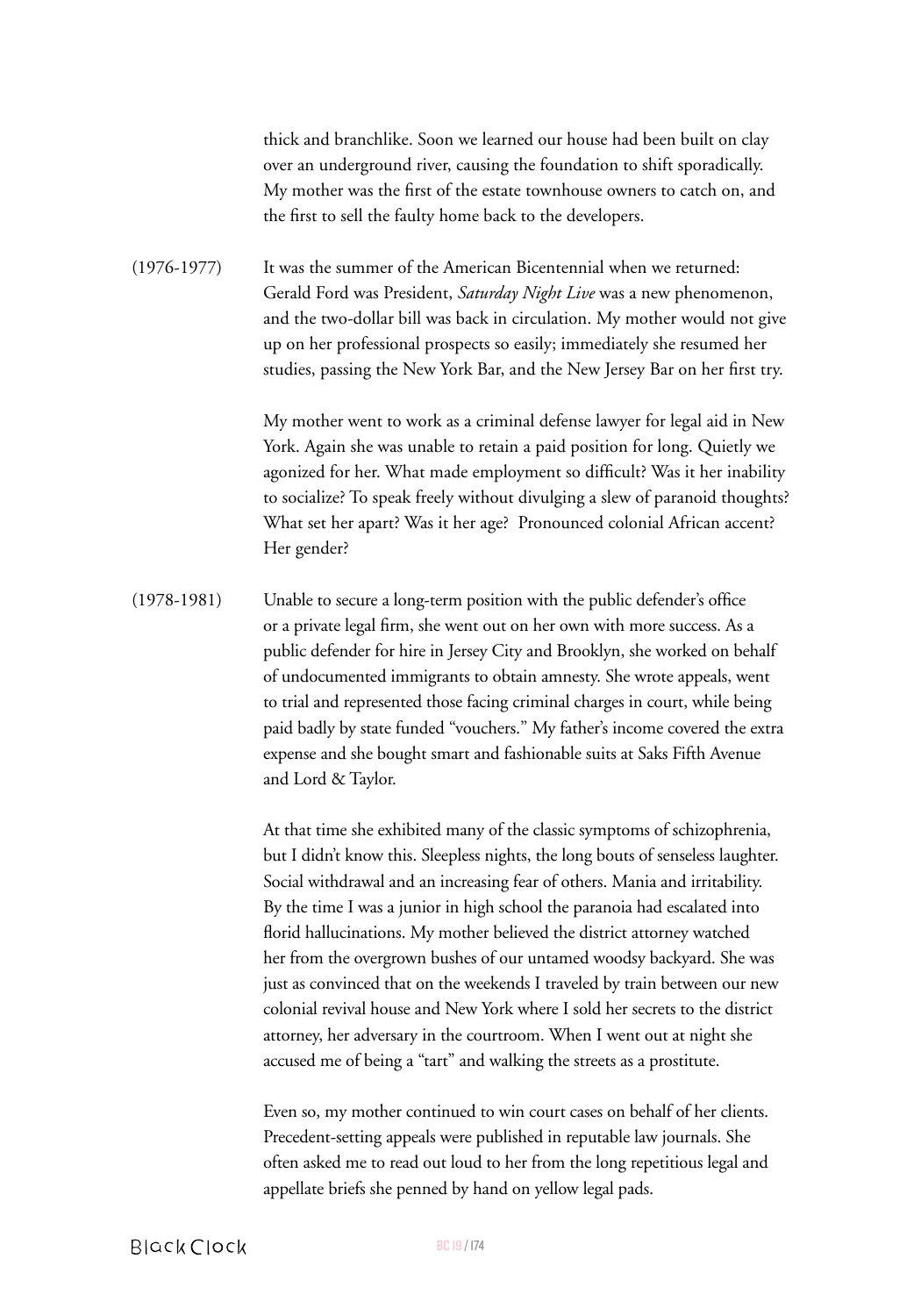(1981-1983) At sixteen I orchestrated a less than admirable departure from New Jersey in order to live with my father in Pasadena, California, where he began working at Caltech. My younger brother was left behind to care for my mother, who struggled each morning with the simplest tasks. "Where are my keys?" "Where is my comb?" Compassionate and capable, he did his best to keep her on track.

> Years of untreated psychosis and commuting long hours everyday between New York and New Jersey took their toll. My mother developed Capgras syndrome: the terrifying delusion a close friend or family member has been replaced by an identical imposter. She would call to tell me that my brother wasn't my brother. "He has hair on his legs," she would say. "I don't think it's him." She insisted that she saw me on television; what is formally known as a delusion of reference. She talked of ending her practice in order to be with us in California.

Suffering from paranoia, my mother was leery of everyone but her husband and children. When her parents tried to visit, she refused to let them inside the house. Her sister from Texas tried to get her to go to the hospital. Only after my parents' divorce did she become fully incapacitated and undergo treatment.

(1984-2000) For decades my mother succeeded, with a marked degree of discipline, in living on her own. She never needed help taking her medication. She was fastidious about her health, scheduling regular medical appointments. Taking daily walks, driving herself to a local mall even in bad weather, she maintained her mobility; she drove alone in snowstorms and found young people whom she could pay to help dig out her car from the deep snowdrifts. She took care of her finances without much assistance, adjusted to a limited income without much complaint. She became an expert sales shopper, waiting patiently for what she needed to go on sale; she clipped coupons for the least expensive supermarkets. Following recent political news on television, she could participate skillfully in political discussion of contemporary affairs. Decision-making was never easy; she never felt sure of her choices (what is known as Alogia, a negative symptom of schizophrenia). All the same she managed to take trips, visiting family in Rhode Island, visiting us in California, flying to Vienna where my brother studied on a fellowship.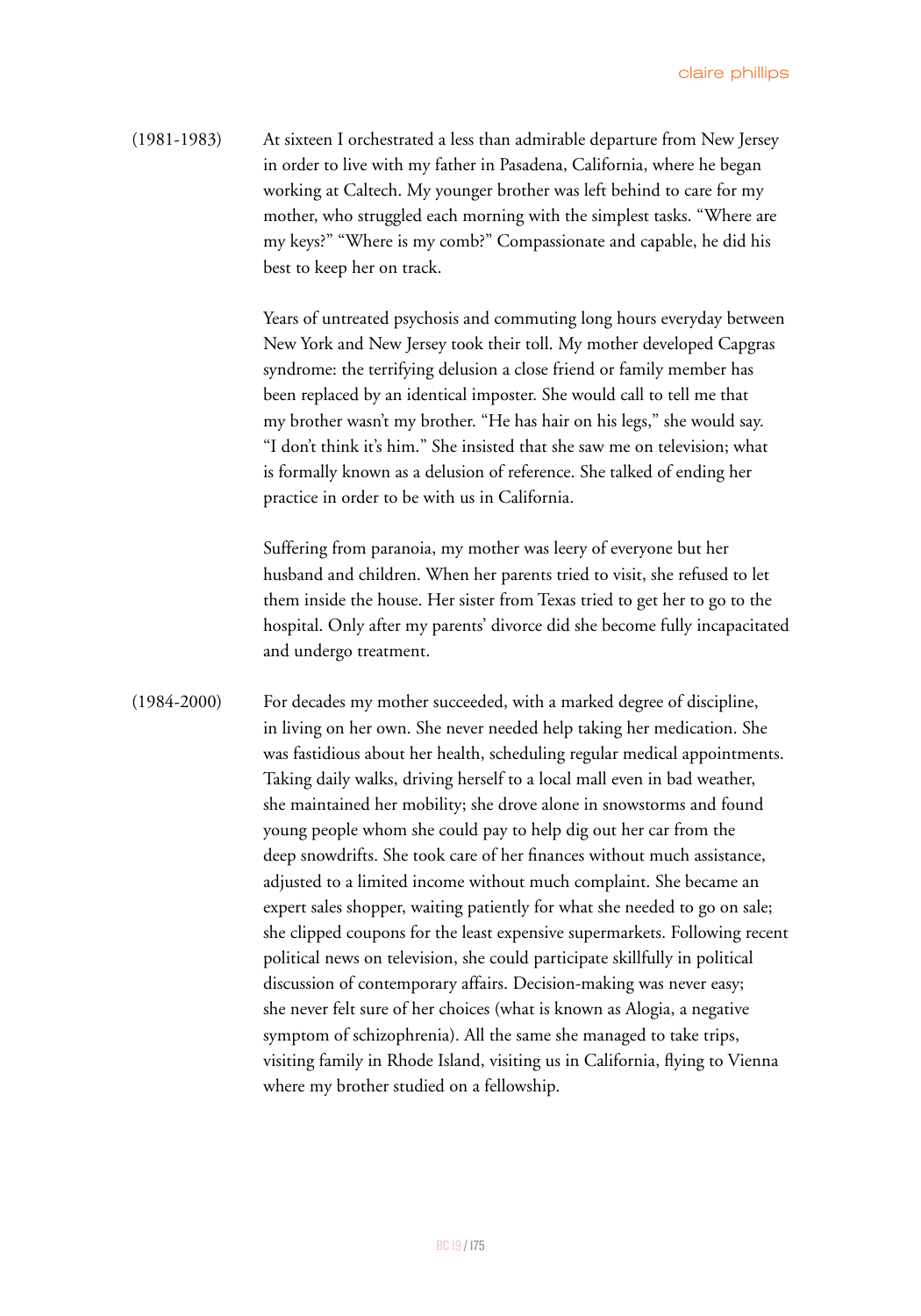(2001-2010) After the change in her medication at St. Clare's, my mother's life took an unexpected turn for the better. She made a friend, a neighbor from Ecuador of a similar age who worked as a skilled nurse and welcomed my mother into her close-knit family for holidays and celebrations. For years the two women did everything together. Shopped, lunched, watched movies, shared tips on doctors they liked. When my mother broke her hip, she had someone on whom she could rely.

## **IV. Hospitals Beginning with the Letter R**

- (2009-2010) The friendship with her neighbor that extended over several years abruptly ended one day when a dispute over storage space caused my mother to question the authenticity of her friend's feelings. For my mother the rift was intolerable. Her friend called dozens of times, but it was not within my mother's capacity to forgive and forget.
- (Oct-Nov '10) Shortly thereafter my mother's psychiatrist decided to reduce her Haldol to prevent further damage to her nervous system. We didn't learn of this decision until my mother descended into a paranoid schizophrenia state. This induced in my mother persecution anxieties related to a hip-joint manufacturing company whose faulty product came under scrutiny in the news. Like past delusions, the false beliefs mirrored anxieties based in reality, in this case a previous hip replacement surgery she successfully underwent years before and fears of its imminent failure.

My mother came to Los Angeles for Thanksgiving and assured us that her doctor had increased her medication after realizing the blunder. Everything would be fine. She returned home to Chatham, New Jersey, but her condition didn't improve.

- (Dec '10) After a call to 911, my mother was taken by ambulance to Morristown Hospital. Her psychiatrist failed to follow up with the attending doctors. It was a winter of heavy snowstorms. My mother didn't receive her correct medications, causing her to deteriorate rapidly; it took several phone calls to find a nurse willing to locate a doctor who would approve my mother's daily medications. Eventually my mother was moved to Ramapo Ridge psychiatric hospital where she was legally committed.
- (Jan-Mar '11) Recovery from a relapse is painstakingly slow, mysterious, never guaranteed. In this particular instance a heavy increase in Seroquel was the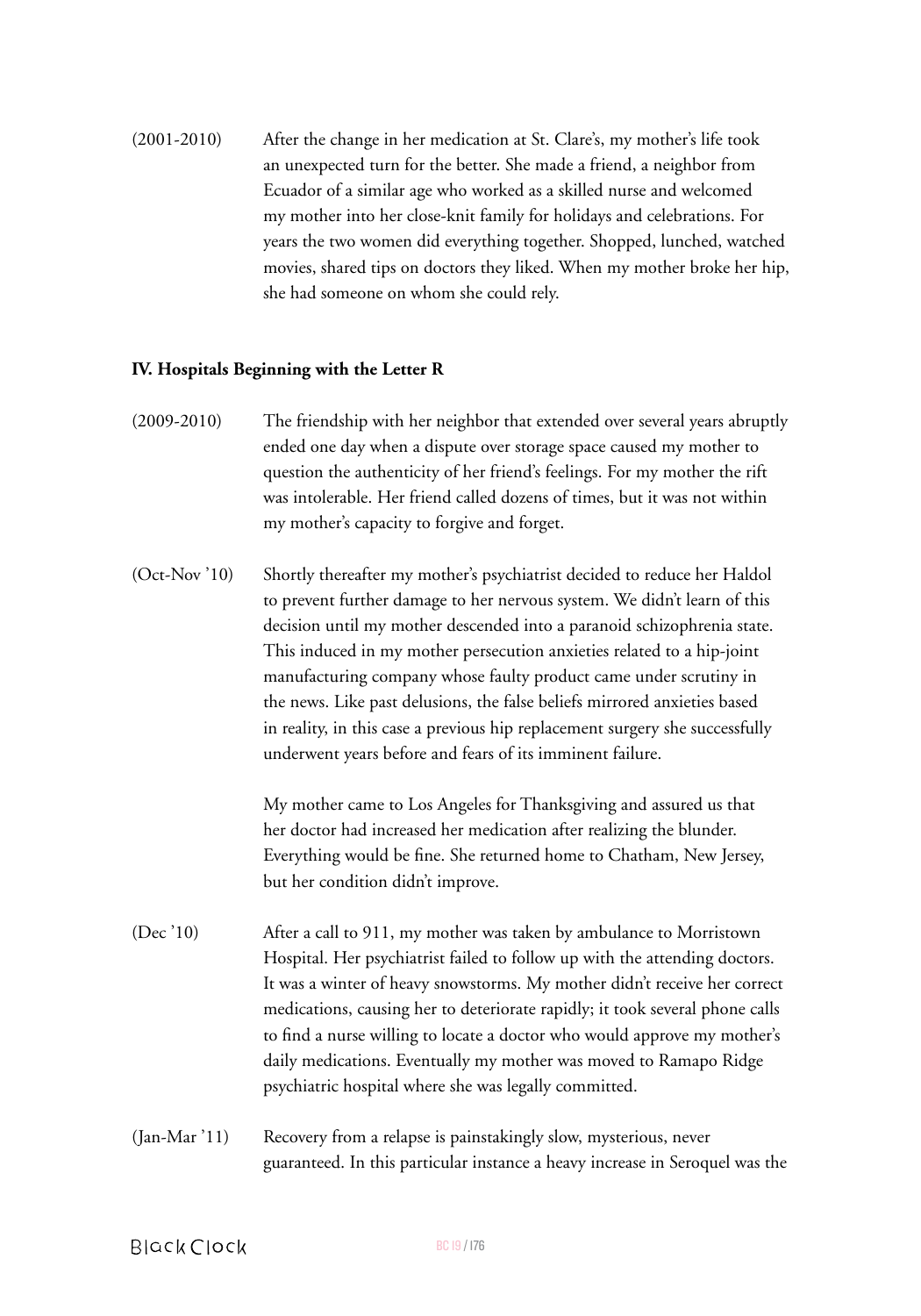only recourse; my mother refused all other treatments. On the increased dosage of Seroquel her blood pressure skyrocketed and she ended up in the cardiac ward at a nearby medical facility until her medications could be tweaked. Three months passed before my mother received permission for her release from this facility.

Ready now to move her to California, our only difficulty was finding a skilled nursing facility to take her, a stipulation of her release. Apparently not a single vacancy on Los Angeles' Westside was available. Every nursing home in L.A. but one was full.

- (Apr '11) As an attending physician of the Beverly Hills Rehabilitation Center, my second cousin was able to procure a place for my mother. We were deeply grateful. Even so, significant delusions persisted. She began to talk of possessing both male and female genitalia, calling to warn me: "Don't forget, Claire, there is the sexual problem."
- (Apr '11-Nov '12) Within a week's residence in a light and airy Park La Brea tower apartment, "the sexual problem" and other delusions from her relapse receded. With the help of two health aides, Filipina sisters, my mother learned the neighborhood and adjusted to a new routine. She gained back the weight she'd lost, scrupulously adhering to her AARP diet, and created a structured life for herself. She shopped the sales racks at Nordstrom and Kitson for lovely, brightly colored dresses to give as gifts to her granddaughter. Enrolled in computer classes, she became highly disciplined about vitamins, pills and walks. We anticipated a long stint of health ahead.

(Dec 2012) The trouble began around the holidays.

Shortly after an intense bout of diarrhea, my mother called to complain about a friend of mine. She insisted that my friend was a heavy drinker and I must steer clear of her at all costs. None of this made sense; my friend, who has an eating disorder, was incapable of consuming anything in quantity, barely able to tolerate a glass of wine. My mother and I argued and angrily I hung up the phone.

That night I dreamed that my mother was giddily flying half-naked on a broomstick around her white-carpeted Park La Brea apartment. At one point she rammed the end of the broom into the middle of my back. I woke from this dream with the sinking feeling that my mother was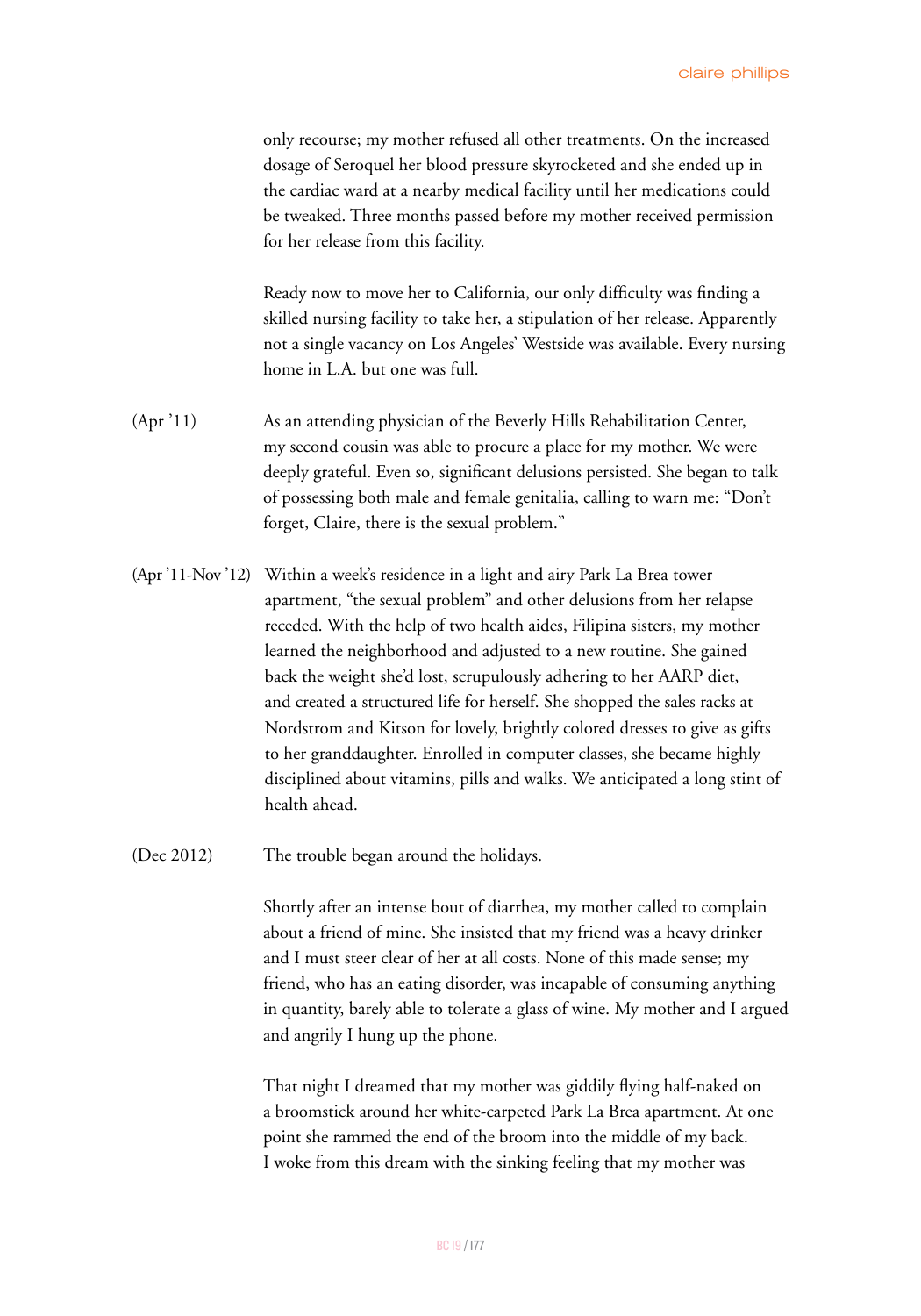sick again and that the witch was back. I called my brother who said our mother was leaving strange accusations on his voice mail. He drove immediately to Park La Brea to check and see if she was taking her pills, housed in a neat little labeled plastic dispenser. My mother wasn't pleased that he came to check on her; she knew what this meant. Only days later, after more tirades and arguments, we discovered the pills were the wrong dosage. Instead of taking the prescribed four hundred milligrams of Seroquel, she was taking one hundred.

After the difficult bout of diarrhea my mother had become too weak and confused to notice that her pharmacy administered the wrong dosage of pills. By the time we discovered what had happened, the hallucinations were florid, she hadn't slept in days, she heard people dancing in her hallways at night. She was agitated, under siege of full-blown hallucinations, and finally willing to acknowledge she needed help.

- (1984-2013) A single missed pill was all it took for my mother to become destabilized. She knew the urgency of taking her pills. For years she kept track of her meds by pouring them out onto her bed and counting backwards; this way she knew whether she had taken her medication based on the date of the prescription on the bottle. Once she stopped fighting her diagnosis she was able to stay on her medication for years at a time without assistance. Toward the end of her life she only refused to take her medication when she knew she could no longer cope, when being on her own without medical supervision proved too much.
- (Jan-Feb '13) Historically, trips to the psychiatric hospital had been rife with disaster. I was afraid to see my mother in the hospital again in the same catatonic state as before. After a discussion with our mother's psychiatrist and because my mother had only one hundred Medicare days left of psychiatric care for the rest of her life—I decided I would try to help her get better at home.
- (Feb-Mar '13) My brother and I made sure she took her pills. She didn't improve; in a few weeks she became regressive, mean: paranoid. She had trouble getting out of bed and refused to leave the house, refused to take walks. She vacillated between accusatory behavior and immobility. She didn't get along with her health aids, who either quit or were fired. After a month of little improvement, she refused to take her pills.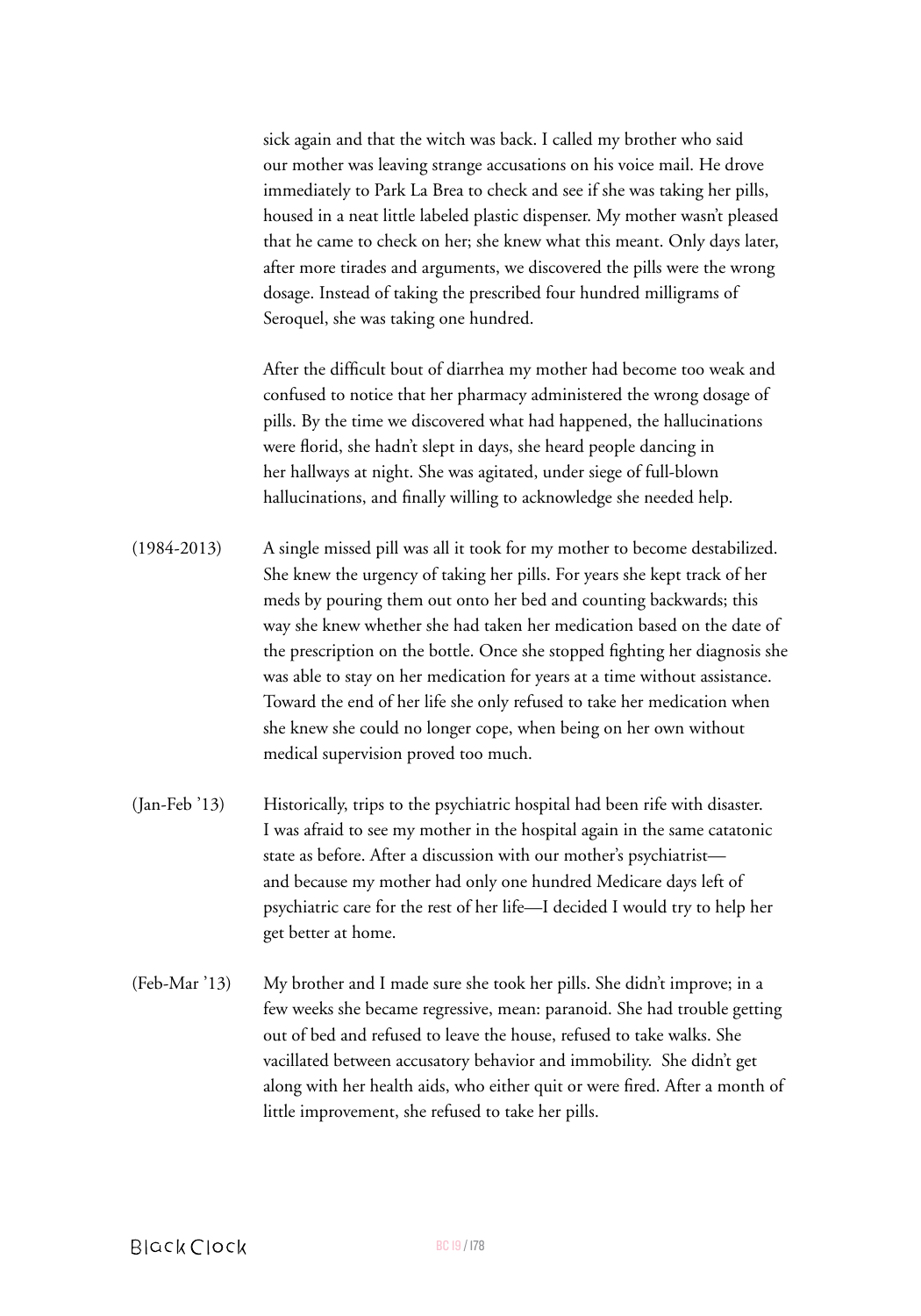(Apr '13) At the suggestion of her psychiatrist, my brother and I took our mother to Ronald Reagan Medical Center at UCLA where the Resnick Neuropsychiatric Hospital is housed. After a twelve-hour wait we found there were no beds; this, we learned, was typical, a shortage of psychiatric beds existed all over the city. We were sent home. Five days later, once our insurance was approved, she was admitted.

> My mother's doctor was world-renowned and had an excellent bedside manner. He lowered the dosage of Haldol she was on and raised the Seroquel. He reassured us that if her pills worked in the past, they would continue to work into the foreseeable future. This allayed our greatest fear: that after running out of Medicare days our mother would have no choice but to live out the rest of her days in a rundown state facility, under whatever spell the misfiring synapses and ruined neurotransmitters of her brain concocted. After two weeks residence at Resnick, in which our mother hardly ate, she seemed less paranoid and delusional, less agitated. We were told she couldn't stay any longer and she was released to go home.

- (Apr-July '13) She began to take walks again around the palm tree-landscaped park behind her apartment tower. After a time she demanded to do things for herself and be relieved of her daily health aide. Unfortunately she was still not fully recovered. The delusion she suffered from—that her teeth were in grave danger of falling out—was a holdover from prior relapses, making eating difficult. She refused to allow health aides to touch her food or wash her plates; soon she stopped eating almost altogether and the pills lost their efficacy. She touched none of the yogurts we bought, frozen dinners or sandwiches. Wouldn't order food from Yummy.com, complaining it wasn't yummy. (I couldn't blame her.)
- (Aug '13) In the midst of a summer heat wave, we were back to where we started: our mother suffering from a terrible bout of diarrhea. We checked her into the hospital where she was ignored for more than a day, then prodded clumsily; she returned home in a weakened state, unhappy and complaining bitterly of her experience. Worn out by her illness, I insisted she be moved to a home. Although we hadn't money for this kind of care, I disliked the idea of my mother alone at night under the influence of powerful hallucinations. I was afraid she would fall. I was afraid of what might happen in the middle of the night.